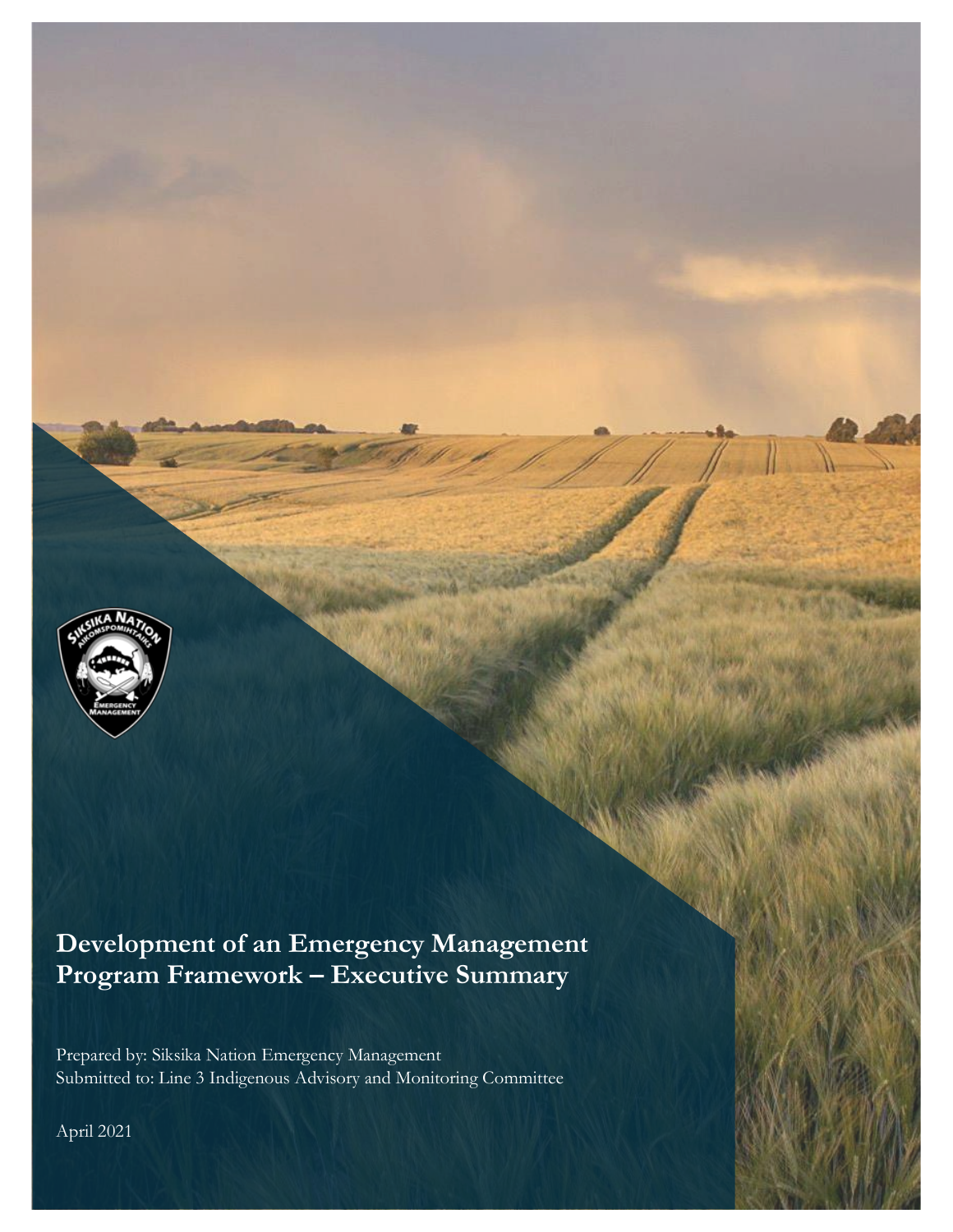The purpose of the attached Emergency Management Program Framework is to present an inventory of the spectrum of activities that make up a fully developed Emergency Management Program (EMP). The Canadian Standards Association standard Z1600-17, Emergency and Continuity Management Program, is the best practice standard that has guided the design of the program framework. The Siksika Nation Emergency Management team, with support from ATCO Frontec Disaster & Emergency Management, developed the EMP Framework to provide a foundation for communities to increase emergency preparedness and enhance their capacity to plan for and respond to emergency events.

The EMP Framework Project was delivered to the Line 3 Indigenous Advisory Monitoring Committee to support the Committee's priority to further emergency management research and emergency planning initiatives. The EMP Framework and supporting documents may be utilized by interested First Nations to support the development of tailored emergency management procedures and emergency response plans that can increase emergency management capacity and resilience. The tools delivered through this project were designed to be utilized by community emergency managers, emergency management coordinators, or individuals who are responsible for or participate in emergency management within an interested community. The EMP Framework Project package includes:

- 
- 
- 
- 

Emergency Management Program Framework: Editable document to be utilized to create a Community EMP. Guidebook for Community Response: Covers standard processes & tools to utilize during emergency response. Community Emergency Response Templates: Editable document to support creation of Hazard-Specific ERPs. Hazard, Identification, Risk & Vulnerability Assessment Case Study: Provides an example of an initial HIRVA.

This executive summary provides an overview of the EMP Framework and intends to present a logical sequence of the activities that result in a fully developed emergency management program. Program development begins with the First Nation leadership confirming its commitment to support a program through a policy document. With leadership sanction, the program then evolves through program governance, program development, and program maintenance. The initial steps are essential to the success of an emergency management program.



### **PROJECT OVERVIEW**

*"Response has always gotten the bigger part of emergency management budgets, but disaster risk reduction, if done properly, says we must prevent and mitigate emergencies. To implement mitigation strategies, we have to have the policies, processes, procedures and funding to be effectively prepared. If we've done a proper assessment of our hazardscape, we'll know what to try to prevent, try to mitigate, and try to prepare for."*

*Tahawennon:tie David A. Diabo*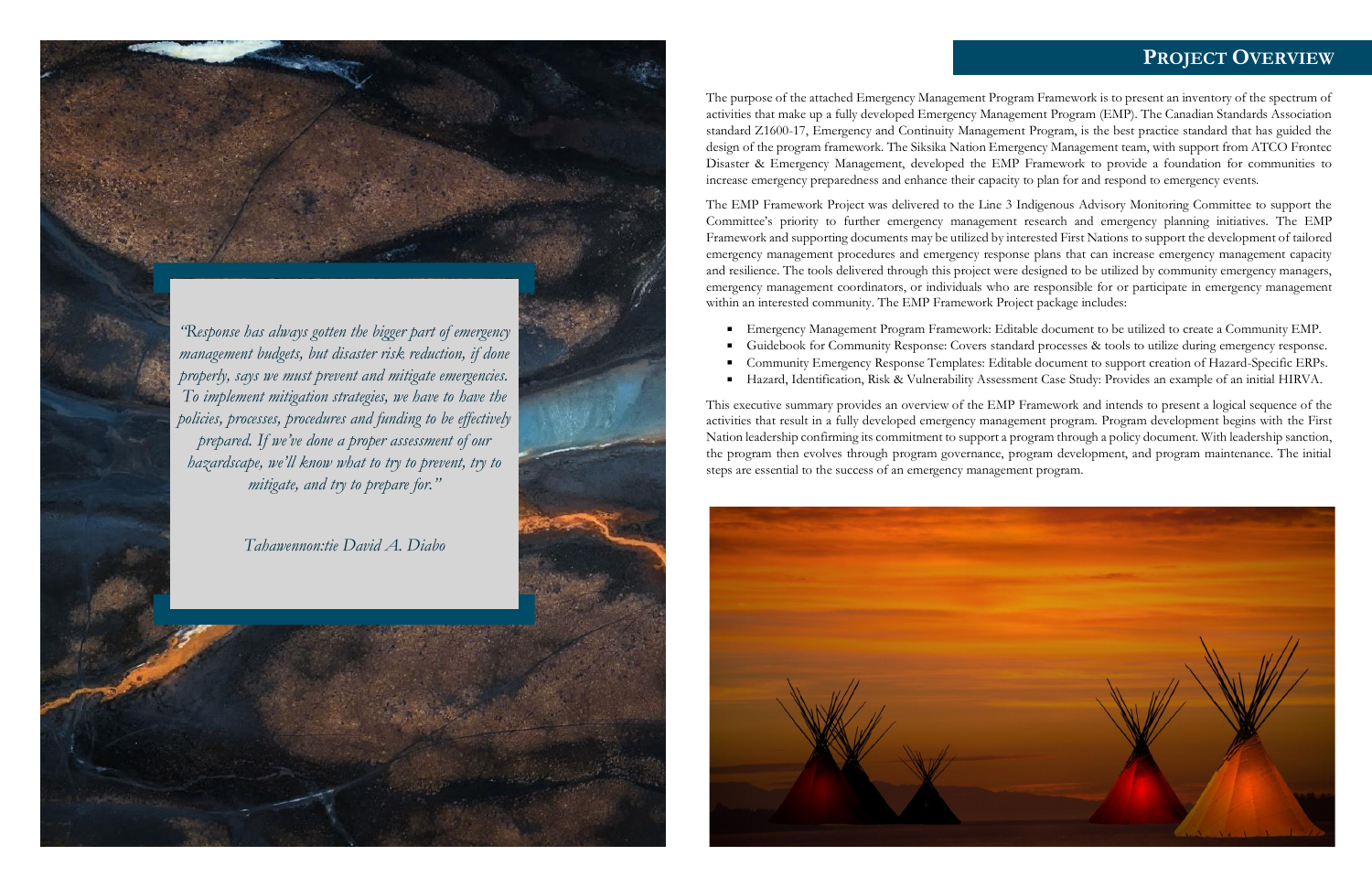### , **1) GOVERNANCE**

First, leadership must commit to supporting the program both administratively and financially. Approval of a policy, the passage of a by -law, or a Band Council Resolution demonstrate s program support. This commitment establishes the intent of the program and supports budget allocation to fund the initiative.

Emergency Management does not operate in isolation. It relies on cooperation and collaboration with other departments and business units within a community. The next step in program creation is the formation of a governance group or advisory committee. Representatives of senior leadership work together to provide the vision for the program's direction.

Supervisory and managerial staff come together to form a steering committee that operationalizes the leadership vision. The Emergency Management Program supports the needs of the First Nation departments and business units and relies on their goodwill to be effective. As the emergency management program develops, the emergency manager must understand the capacities of the participants to accept guidance, participate in administrative work, training, and exercises, and what resources it can offer during an emergency response. A steering committee provides a way to assess leadership's expectations, operationalize the achievable objectives, and seek guidance in areas they see potential challenge or conflict.

With the Emergency Management Program governance and guidance structure in place, the program can then develop. The practice of emergency management recognizes a cycle of 4 phases (sometimes referred to as the pillars); Mitigation and Prevention, Preparedness, Response and, Recovery.

A Hazard Identification, Risk and Vulnerability Assessment (HIRVA) is the starting point and a critical part of an EMP. Simply put, hazards are events that can happen that negatively impact the community, risk is the likelihood of it happening, and vulnerability describes how severe the impact would be.

Completing a HIRVA provides critical information. Hazards or threats present in the environment in which the community operates are identified, and the likelihood (risk) of a hazard becoming unstable is assessed. The amount of damage the unstable hazard may cause (vulnerability) is considered. The results are scored and plotted on a table, with the hazards with the highest risk and greatest vulnerability receiving the most attention in terms of prevention, mitigation, and preparedness.



**MITIGATION EMERGENCY MANAGEMENT CYCLE RESPONSE** PREPAREDNESS 02

The emergency manager, informed by the results of the HIRVA, can then begin to develop Emergency Response Plans (ERPs). One strategy to consider is developing ERPs from an "all hazards" perspective. "All hazards" recognizes that most incidents will lead to expected consequences; property damage that doesn't threaten people, people are threatened and need to move away from the threat (evacuate), or people are threatened but moving them puts them more in harm's way (shelter in place).

With the strategic core ERPs developed, plans to respond to specific threats can be developed as necessary to include defined tactics.

The preceding activities will lead to the identification of training gaps. The EMP Framework provide s guidance in developing this training. Specialized training for various roles and to address specific tactical response skills should be identified and developed.

A matrix that identifies roles and training requirements and schedules is a helpful way to ensure individuals develop and maintain the right skill set for their position.

A schedule of exercises is essential to the ongoing success of the program. Exercises serve several purposes, including testing and validating plans, the practical application of theoretical knowledge, familiarization with systems, tools, and equipment, opportunities for staff who don't usually work together to increase partnerships, and the support of continuous improvement.

Exercises come in various forms, from discussion -based plan reviews, through full deployment live mock scenarios. Each has benefits and drawbacks, but the program must challenge personnel and plans with exercise opportunities regularly.

Drills facilitate the maintenance of a skill set through regular use. Drills focus on the review and practice of an element of a plan such as the evacuation of a building or the ability to execute a task such as setting up a Reception Centre or Emergency Coordination Centre.

### **2) EMP DEVELOPMENT**

### **3) HIRVA**

## **EMERGENCY RESPONSE PLANS**

#### **5) TRAINING**

#### **6) DRILLS & EXERCISES**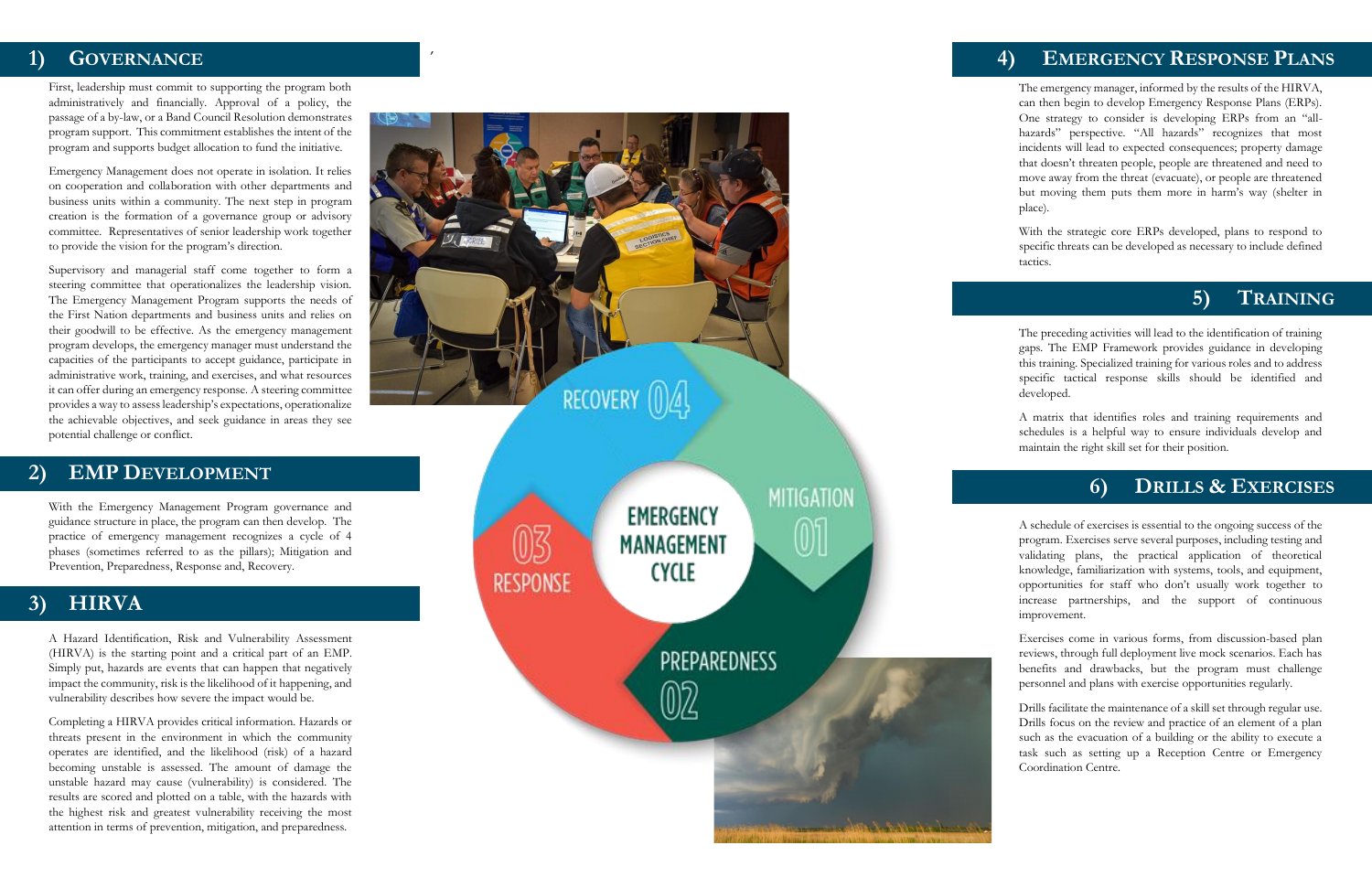The details contained within each Emergency Response Plan need to be checked regularly for change. This demands a process that manages the maintenance and distribution of plan documents. Plans should have a consistent structure. This means that althoug h the details of plans may vary the way they are presented in documents should be consistent. This makes navigating different plans easy.

Plan documents will contain information that should remain confidential, but several different participants in a plan will need to have a copy. The Emergency Management Program Administration should control the distribution of hard copy versions of plan documents.

With the first priority of Emergency Management being the protection of life, the community whose lives are being protected by the program should be engaged on an ongoing basis . Two general classes of engagement include Awareness and Involvement.

The Awareness component contains products and activities intended to let the community know that an Emergency Management team works to protect the community's wellbeing by mitigating and preventing, preparing for, responding to, and supporting recovery from major emergency and disaster incidents. Awareness also includes informing the community of the steps they can take to lessen the impact of an incident on them and their neighbours.

Involvement manages public support of the Emergency Management Program by recognizing two groups: dedicated and spontaneous volunteers.

Dedicated volunteers make a continuing commitment to the Emergency Management Program either directly or through an organization that then commits to the program.

Spontaneous volunteers respond either in response to a call for assistance, or as a result of becoming aware that an incident has occurred and is affecting a community. The spontaneous unsolicited donation of goods falls into this group as well. Pre planning for this group is critical to ensure their response assistance is utilized effectively and safely.

Each plan should have criteria, or "trigger points," that indicate the need to activate the EMP and ERPs. Plans should include the necessary guidance and information that ensures the quick and efficient execution of initial tasks. Plan documents should be structured so that initial activation checklists appear at or near the front to eliminate the need to search through the document for information when an emergency incident occurs .

In parallel with a response, Business Continuity activities may also be necessary. Business continuity identifies critical functions and plans for the transition of those functions to another place or method that assures their interruption is as short as possible.

Recovery begins as the incident begins to stabilize. This stabilization may be recognized when the Incident Commander notices they have resources that are no longer required. At this point, the Incident Commander must start to make decisions about releasing resources no longer needed in an organized way.

As the incident winds down to the conclusion of the Response, the recovery process gains momentum. While cleaning up and starting to rebuild seem like obvious tasks, there are many other activities which could include:

- Debriefing personnel,
	- o Operational review
	- o Stress debriefing
- $\Box$ Releasing personnel to return to their regular duties
- $\Box$ Returning equipment and facilities to a ready state
- $\Box$  Collecting and archiving response documentation

With the transition to Recovery comes an opportunity to look back at the cycle culminating in the Response. In addition to the initial operational review noted above, post -incident review tasks may include:

- Post -incident reviews and reports
- $\Box$ Identification of lessons
- $\Box$ Application of lessons identified to the improvement of plans and processes (lessons identified become lessons learned)

This Review process closes the cycle, with the review findings driving new Mitigation/Prevention and Preparedness efforts.







#### **7) ACTIVATION**

#### **8) BUSINESS CONTINUITY**

#### **9) RECOVERY**

## **10) REVIEW**

### **11) ADMINISTRATION**

### **12) PUBLIC ENGAGEMENT**